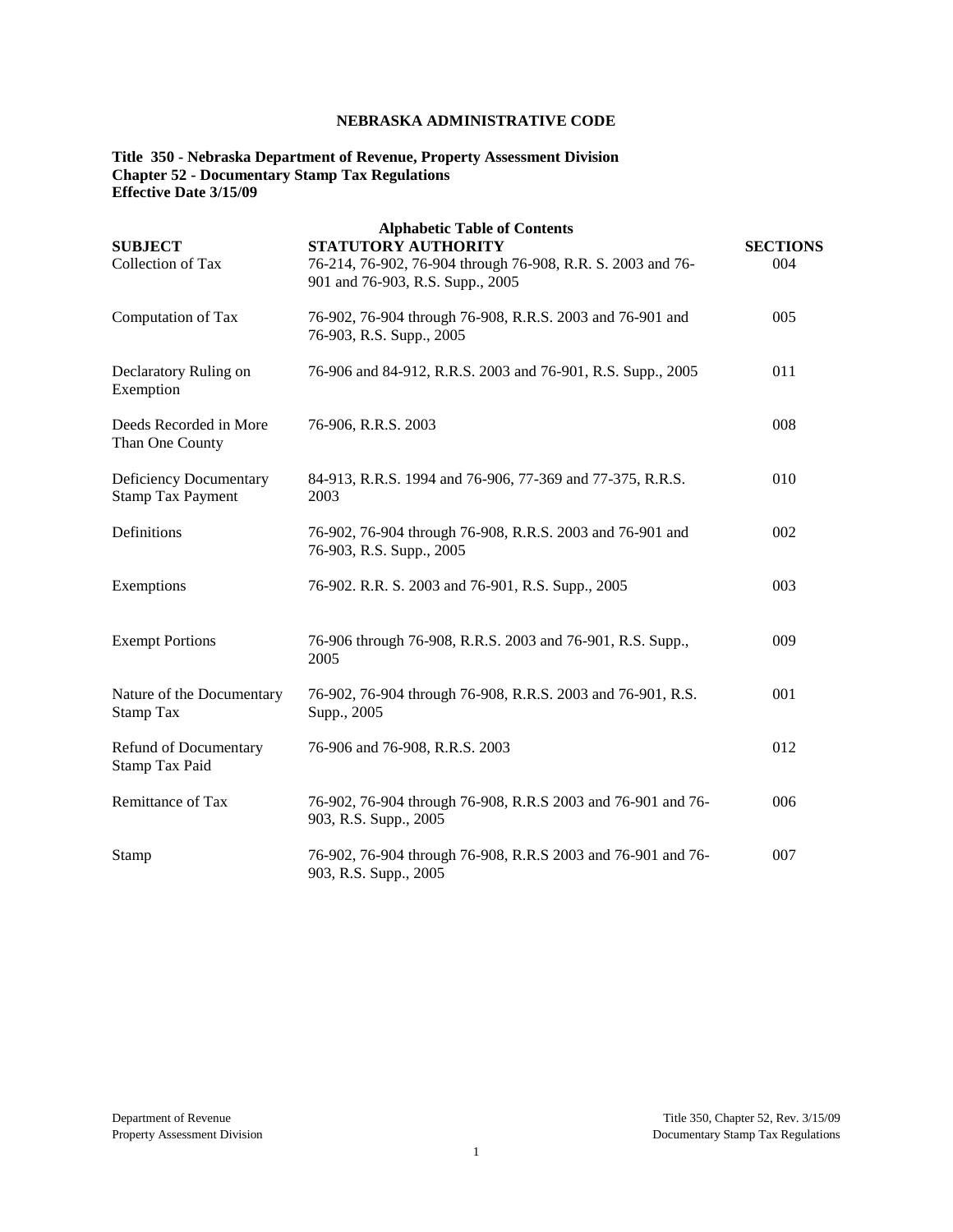| <b>SUBJECT</b>                                     | <b>Numeric Table of Contents</b><br>STATUTORY AUTHORITY                                         | <b>SECTIONS</b> |
|----------------------------------------------------|-------------------------------------------------------------------------------------------------|-----------------|
| Nature of the Documentary<br>Stamp Tax             | 76-902, 76-904 through 76-908, R.R.S. 2003 and 76-901, R.S.<br>Supp., 2005                      | 001             |
| Definitions                                        | 76-902, 76-904 through 76-908, R.R.S. 2003 and 76-901 and<br>76-903, R.S. Supp., 2005           | 002             |
| Exemptions                                         | 76-902. R.R. S. 2003 and 76-901, R.S. Supp., 2005                                               | 003             |
| Collection of Tax                                  | 76-214, 76-902, 76-904 through 76-908, R.R. S. 2003 and 76-<br>901 and 76-903, R.S. Supp., 2005 | 004             |
| Computation of Tax                                 | 76-902, 76-904 through 76-908, R.R.S. 2003 and 76-901 and<br>76-903, R.S. Supp., 2005           | 005             |
| Remittance of Tax                                  | 76-902, 76-904 through 76-908, R.R.S 2003 and 76-901 and 76-<br>903, R.S. Supp., 2005           | 006             |
| <b>Stamp</b>                                       | 76-902, 76-904 through 76-908, R.R.S 2003 and 76-901 and 76-<br>903, R.S. Supp., 2005           | 007             |
| Deeds Recorded in More<br>Than One County          | 76-906, R.R.S. 2003                                                                             | 008             |
| <b>Exempt Portions</b>                             | 76-906 through 76-908, R.R.S. 2003 and 76-901, R.S. Supp.,<br>2005                              | 009             |
| Deficiency Documentary<br><b>Stamp Tax Payment</b> | 84-913, R.R.S. 1994 and 76-906, 77-369 and 77-375, R.R.S.<br>2003                               | 010             |
| Declaratory Ruling on<br>Exemption                 | 76-906 and 84-912, R.R.S. 2003 and 76-901, R.S. Supp., 2005                                     | 011             |
| Refund of Documentary<br>Stamp Tax Paid            | 76-906 and 76-908, R.R.S. 2003                                                                  | 012             |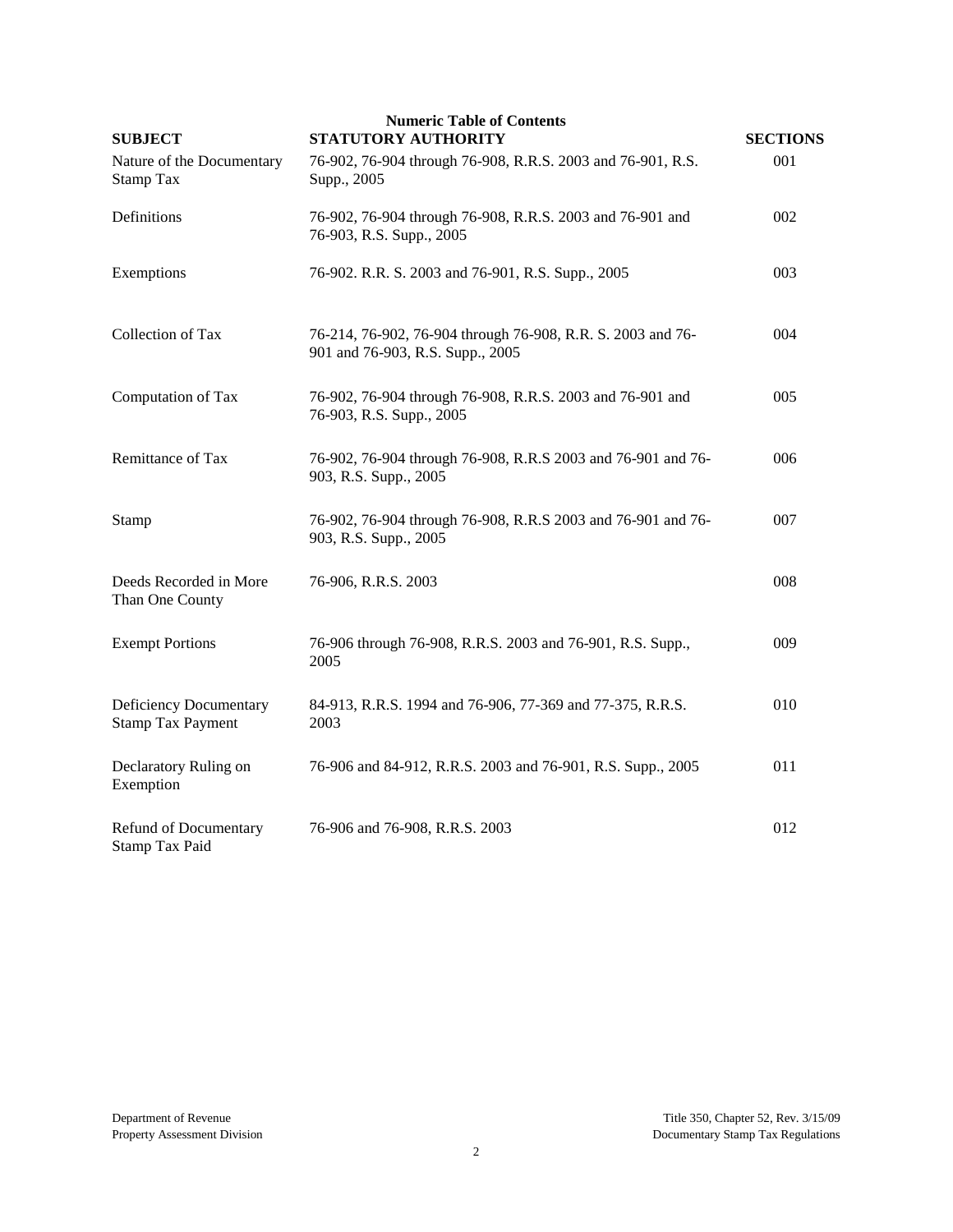# **Title 350 – Nebraska Department of Revenue, Property Assessment Division Chapter 52 – Documentary Stamp Tax Regulations**

# REG-52-001 NATURE OF THE DOCUMENTARY STAMP TAX

001.01 The documentary stamp tax is a tax upon the grantor for the privilege of transferring beneficial interest in or legal title to real property located in the state of Nebraska based upon the value of the real property transferred. The tax is due when a deed is offered for recording, unless it is exempt. Payment of this tax or exemption therefrom is evidenced by a stamp the register of deeds affixes to each deed prior to recording. The stamp shall not be subsequently removed from the deed.

(Sections 76-902 and 76-904 through 76-908, R.R.S. 2003, and section 76-901, R.S. Supp., 2005.)

## REG-52-002 DEFINITIONS

002.01 Assessed value shall mean the value of the property as reflected in the records of the County Assessor as of the date the deed is offered for recording.

002.02 Current market value shall mean the cash value of the real property based upon a sale between a willing buyer and a willing seller in the ordinary course of trade.

002.03 Deed shall mean every instrument in writing by which any real property or interest therein is created, aliened, mortgaged or assigned, or by which the title to any real property may be affected in law or equity, except last wills and leases for one year or less in time.

002.04 Full actual consideration shall mean the price paid or to be paid for which the real property was sold, whether paid in money or by any other thing of value, valued in its equivalent in cash, including but not limited to liens or mortgages assumed, or to be assumed, satisfaction of debt and other property transferred or to be transferred as part of the selling price. Liens and mortgages, taken subject to are included. Full actual consideration shall be a reasonable approximation of the current market value of the real property. If significantly less than a reasonable approximation of current market value, the consideration shall be treated as nominal. The amount of consideration and whether there is full actual consideration is to be determined as of the date stated on the deed.

002.05 Gift shall mean a voluntary transfer of beneficial interest in or legal title to real property without full actual consideration.

002.06 Nominal consideration shall mean a consideration for the transfer of title to real property bearing no relation to the current market or actual value of the real property. In all circumstances, nominal consideration shall mean that consideration given for the transfer of title to real property which is less than 20 percent of the assessed value of the real property. If the property is agricultural or horticultural land, the assessed value shall be adjusted by a factor of 1.33. If the assessed value is agricultural or horticultural land which has been given special valuation, the special value shall be adjusted to actual value.

002.07 Real property shall mean:

002.07A All real estate and lands, which include city and village lots. In the most general sense, it encompasses the ground, soil, or earth.

002.07B All buildings, which include but are not limited to, buildings or structures designed for habitation, shelter, storage, trade, agriculture, manufacture, business, education, religion, and the like. Building shall mean a structure or edifice enclosing a space within its walls, and usually, but not necessarily, covered with a roof.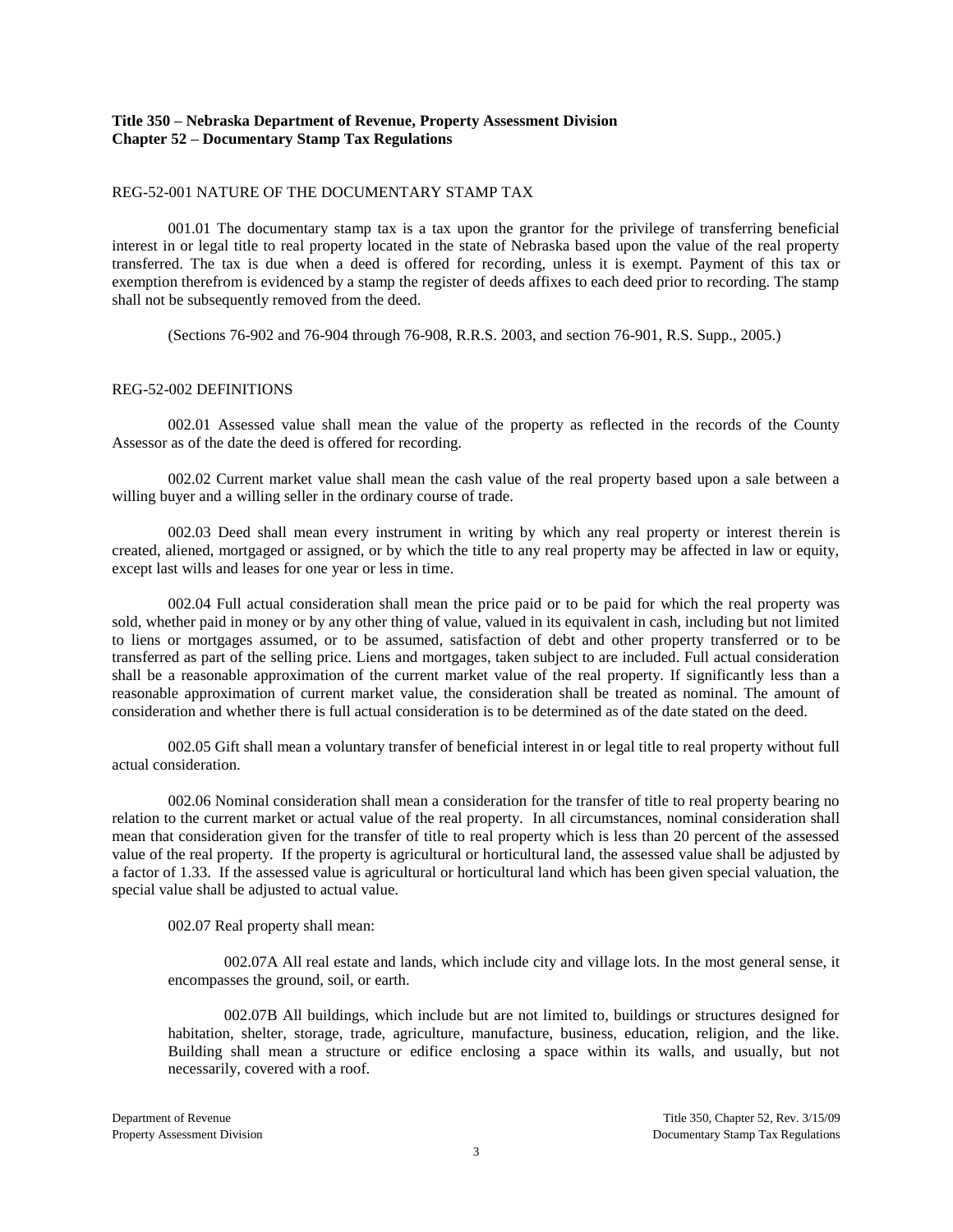002.07C All fixtures except trade fixtures, which include any item of property that is:

002.07C(1) Annexed or physically attached to or incorporated into the real property;

 $002.07C(2)$  Applied or adapted to the use or purpose of the real property to which it is attached; and,

002.07C(3) Intended to be annexed to the real property. Intention shall be inferred from the nature and extent of the annexation and adaptation, unless the owner of the item or the owner of the real property provides documentation that the intention is otherwise.

002.07D All improvements, which include any addition made to real property amounting to more than mere repairs or replacements, such as structures or developments like sidewalks, streets, sewers, or utilities.

002.07E Mobile homes, cabin trailers, or similar property, which are used or intended to be used for residential, office, commercial, agricultural, or other similar purposes and which are connected to utilities, such as water, gas, electricity or sewer. The item need not be permanently attached to the real property on which it is located, but shall not be registered for highway use. This term shall not include mobile homes or cabin trailers that are unoccupied and held for sale by a person engaged in the business of selling such property, when such property is at the location of the business.

002.07F Mines, minerals, quarries, mineral springs and wells, oil and gas wells, overriding royalty interests, and production payments with respect to oil or gas leases. For more information, see Mineral Interests Regulations, Chapter 13.

002.07G All privileges pertaining to real property, including, but not limited to, the right to sell, lease, use, give away, or enter and the right to refuse to do any of these. All rights may or may not be vested in the owner or interest holder.

002.07H Improvements on leased land shall mean any item of real property, such as buildings, fixtures, improvements, mobile homes, or cabin trailers, which are located on leased land or leased public land.

002.08 Transfer shall mean any conveyance of beneficial interest in or legal title to real property evidenced by a deed.

002.09 Value shall mean:

002.09A In the case of any deed given for full actual consideration, value shall mean the amount of full actual consideration thereof, paid or to be paid. including the amount of any lien or liens assumed.

002.09B In the case of a deed given for nominal consideration, or without stated consideration, value shall mean the current market value of the real property being transferred, as of the date of the deed.

(Sections 76-902, and 76-904 through 76-908, R.R.S. 2003, and sections 76-901 and 76-903, R.S.Supp., 2005.)

### REG-52-003 EXEMPTIONS

003.01 All deeds presented for recordation are presumed taxable unless it clearly appears on the face of the deed or sufficient documentary proof is presented to the register of deeds that the deed falls under an exemption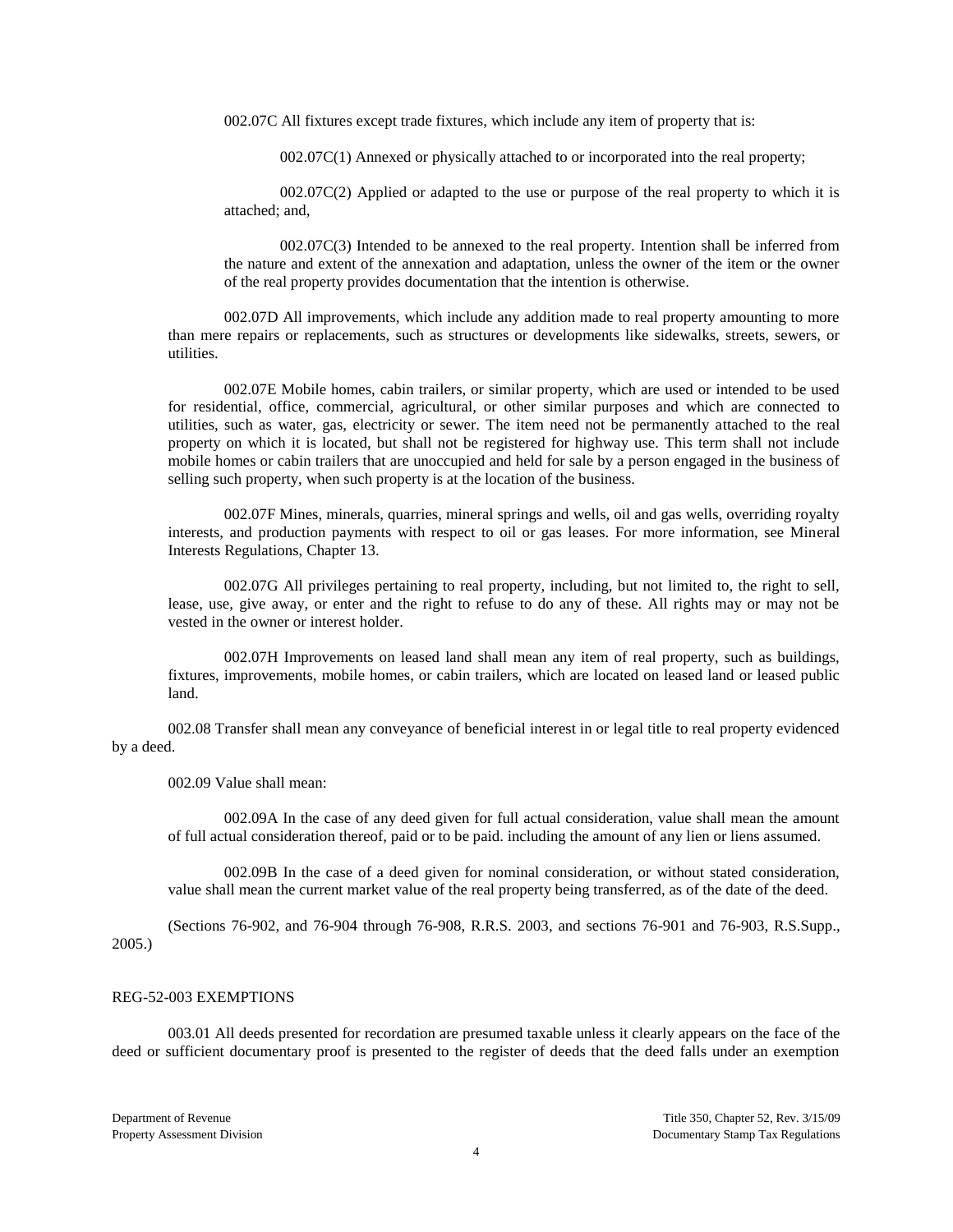enumerated in this regulation. Since all deeds are presumed to be taxable, these exemptions should be strictly construed.

003.02 The following shall be exempt from documentary stamp tax:

003.02A Deeds executed and recorded prior to November 18, 1965.

003.02B Deeds transferring real property wherein the United States of America, the State of Nebraska, or any of their agencies, or political subdivisions is a grantor or grantee. Federally chartered savings and loans and banks are not agencies or political subdivisions of the United States of America, and are not exempt. Banks and savings and loan associations chartered by the state are not agencies or political subdivisions of the state, and are not exempt. Some federal and state instrumentalities may be exempt from the documentary stamp tax by virtue of their governing statutes. Proof of eligibility for exemption may be required by the register of deeds before an exemption shall be granted. The proof of eligibility shall be forwarded to the Department of Revenue by the register of deeds.

003.02C Deeds which secure or release a debt or other obligation such as a mortgage, deed of trust, lien, or contract. Deeds which indicate cancellation of a contract right upon default of a land contract merely secure or release the remaining contractual obligation and are exempt. Deeds which convey legal title upon delivery following satisfaction of a contract are transferring title and are taxable. Deeds given by a debtor to a lender in lieu of foreclosure procedures are entitled to this exemption if the existence of the debt appears on record or can otherwise be proven. A trustee's deed conveying real property back to the original grantor indicating payment of the underlying debt or compliance with the terms of the underlying security agreement is exempt. Contractor's deeds are entitled to this exemption.

003.02D Deeds which, without additional consideration, confirm, correct, modify, or supplement a deed previously recorded but which do not extend or limit existing title or interest. Deeds transferring property into a grantor's trust are entitled to this exemption. Deeds transferring property to or from owners as tenants in common from or to the same owners as joint tenants are not entitled to this exemption.

003.02E Deeds between husband and wife, or parent and child, including the child's spouse as a joint tenant or cotenant, without actual consideration therefore. Deeds between parent and son-in-law or daughter-in-law without the inclusion of the parents, son or daughter, as the case may be are not entitled to this exemption. Deeds between step-parent and step-children do not qualify for this exemption unless step-children are legally adopted.

003.02F Deeds to or from a family corporation, partnership, or limited liability company, when all shares of stock of the corporation or interest in the partnership or limited liability company are owned by members of a family, or a trust created for the benefit of a member of that family, related to one another within the fourth degree of kinship according to the rules of civil law, and their spouses for no consideration other than the issuance of stock of the corporation or interest in the partnership or limited liability company to such family members, or the return of the stock to the corporation in partial or complete liquidation of the corporation or deeds in dissolution of the interest in the partnership or limited liability company. In order to qualify for this exemption, the family corporation, partnership, or limited liability company, must transfer the title to the property in its own name and not in the name of individual shareholders, partners, or members.

# 003.02G Tax deeds.

003.02H Deeds of partition, meaning those deeds between joint tenants or tenants in common by which they divide real property so held among them in severalty each taking a distinct part. In order to qualify for this exemption, the joint tenants or tenants in common must each take a part of the jointly held real property. Exchanges of property between persons who do not hold all of the real property exchanged as joint tenants or tenants in common are not entitled to this exemption. The jointly held real property does not have to be part of a contiguous parcel in order to qualify for this exemption.

003.02I Deeds made pursuant to mergers, consolidations, sales, or transfers of the assets of corporations pursuant to plans of merger or consolidation filed with the office of the Secretary of State. A copy of such plan filed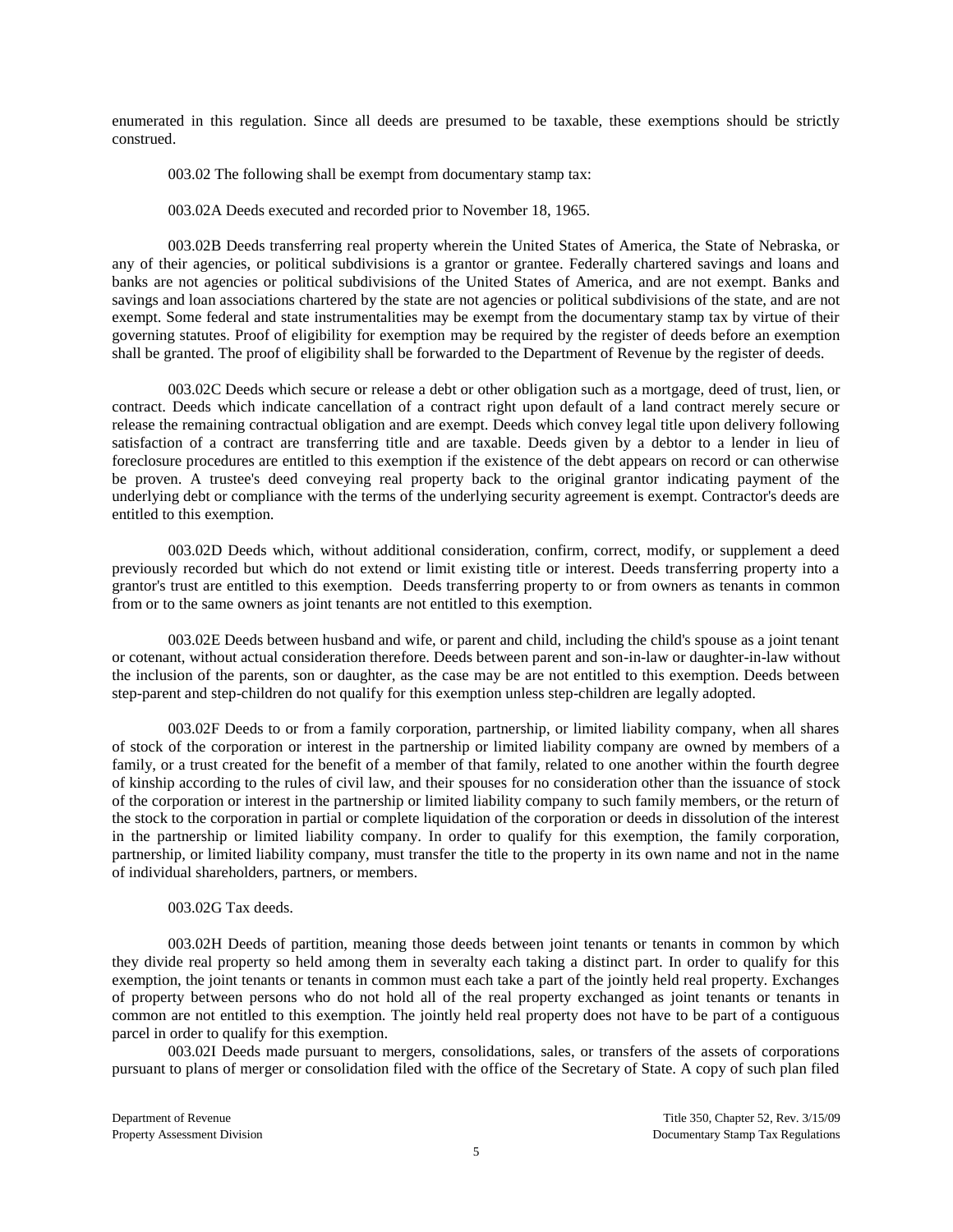with the Secretary of State shall be presented to the register of deeds before such exemption shall be granted. Such copies are to be maintained in the office of the register of deeds for a period of three years. Such copies are not required to be filed of record in the office of the register of deeds for purposes of this exemption. Partnerships do not qualify for this exemption. Deeds made pursuant to corporate reorganizations or restructuring do not qualify for this exemption.

003.02J Deeds made by a subsidiary corporation to its parent corporation for no consideration other than the cancellation or surrender of the subsidiary's stock. Partnerships do not qualify for this exemption.

003.02K Cemetery deeds, meaning those deeds for the sale of cemetery plots.

003.02L Mineral deeds. Timber deeds do not qualify for this exemption.

003.02M Deeds executed pursuant to court decrees including deeds executed in accordance with property settlement agreements approved by court decrees in dissolution of marriages. Deeds given in connection with proceedings under the United States Bankruptcy Code are entitled to this exemption. Any deed given involuntarily pursuant to a court decree is entitled to this exemption.

003.02N Land contracts or memoranda thereof.

003.02O Deeds releasing a reversionary interest, a condition subsequent or precedent, a restriction, a covenant, or any other contingent interest.

003.02P Deeds of distribution, meaning those deeds executed by the personal representative conveying to the devisees or heirs of the real property passing by testate or intestate succession.

003.02Q Deeds transferring real property located within the boundaries of a Nebraska Indian reservation when the grantor or grantee is a reservation Indian.

003.02R Deeds transferring real property into a trust where the transfer of the same property would be exempt if the transfer were to be made directly from the grantor to the beneficiary or beneficiaries under the trust. No such exemption shall be granted unless the register of deeds is presented with a signed statement certifying that the transfer of the real property is made under such circumstances as to come within one of the other exemptions specified in this regulation and that evidence supporting the exemption is maintained by the person signing the statement and is available for inspection by the Department of Revenue. The statement must specify the underlying exemption.

003.02S Deeds transferring real property from a trustee to a beneficiary of a trust. Deeds transferring real property from a trustee to a non-beneficiary are subject to the tax whether or not proceeds of the sale are to go to the beneficiary.

003.02T Deeds which convey real property held in the name of any partnership, or limited liability company, which is not a family partnership or limited liability company, to any partner in the partnership, member of the limited liability company, or his or her spouse.

003.02U Leases.

003.02V Easements.

003.02W Deeds which transfer title from a trustee to a beneficiary pursuant to a power of sale exercised by a trustee under a trust deed.

(Section 76-902, R.R.S. 2003 and section 76-901, R.S. Supp., 2005.)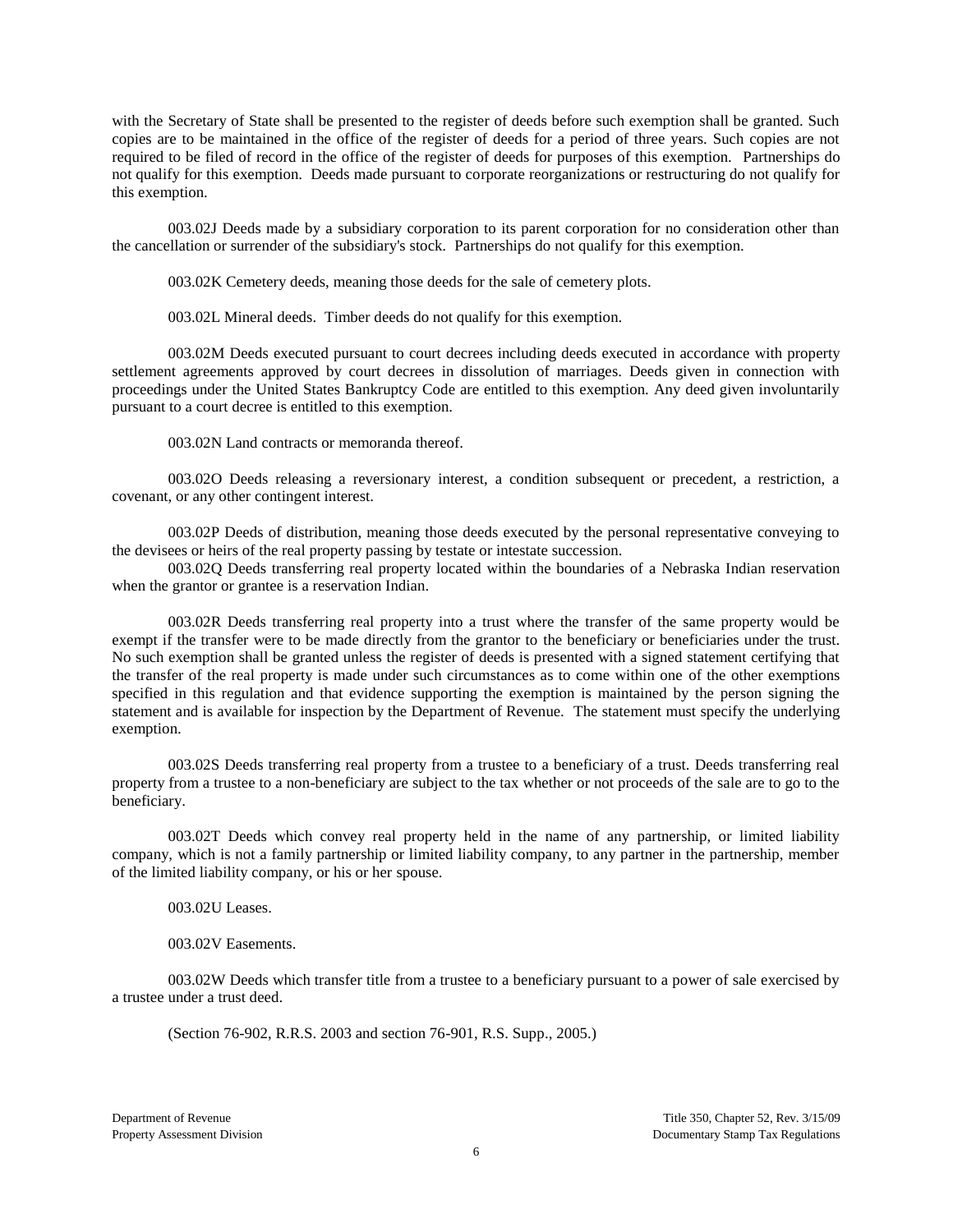# REG-52-004 COLLECTION OF TAX

004.01 The registers of deeds of the various counties of the State of Nebraska shall act as tax collection agents in their respective counties for the Tax Commissioner.

004.02 When a deed is presented for recording, the register of deeds shall perform the following before recording the deed:

004.02A Determine if the deed transfers title to the real property located in his or her county;

004.02B Determine the names of the grantor and the grantee;

004.02C Determine if the Real Estate Transfer Statement, Form 521, is completed and signed by the grantee or his or her authorized agent;

004.02D Determine if the deed is subject to exemption based on information presented by the taxpayer and these regulations;

004.02E Determine the full actual consideration and the current market value of the real property transferred;

004.02F If subject to tax, determine the tax using the full actual consideration or the current market value;

004.02G If subject to tax, collect the tax and enter the amount of the tax in the fee book;

004.02H Affix the stamp if a completed Real Estate Transfer Statement, Form 521 is furnished, and complete the stamp as directed in Reg-52-007.

004.03 The Real Estate Transfer Statement, Form 521, prescribed by the Property Tax Administrator , shall be completed, signed and filed with the register of deeds, by the grantee, purchaser or his or her authorized agent at the time the deed is presented to the register of deeds for recording. This statement may require the recitation of any information contained in the deed, memorandum of contract, or land contract, the total consideration paid, the amount of the total consideration attributable to factors other than the purchase of real estate itself, and other factors which may influence the transaction. The register of deeds shall forward the original copy of the statement to the county assessor. If the grantee or purchaser or his or her authorized agent fails to furnish the statement, the register of deeds shall not record the deed, memorandum of contract, or land contract. The register of deeds shall indicate on the statement the book and page or computer system reference where the deed, memorandum of contract, or land contract is recorded and shall immediately forward the statement to the county assessor. The county assessor shall process the statement according to the instructions of the Property Tax Administrator and shall, when directed, forward the statement to the Property Tax Administrator.

004.04 The register of deeds may use the Real Estate Transfer Statement, Form 521, in determining the full actual consideration paid to the grantor by the grantee for the real estate being transferred that is subject to the tax. If the deed is given for less than full actual consideration, or if the deed has no stated consideration, the current market value of the real estate shall be stated on the Real Estate Transfer Statement, Form 521. If all required information is not supplied on the Real Estate Transfer Statement, Form 521, the register of deeds shall not accept the deed for recordation.

004.05 All deeds are presumed taxable unless it clearly appears on the face of the deed or sufficient documentary proof is presented to the register of deeds that the deed is exempt under Reg-52-003 . Unless the exemption is proved, no deed shall be recorded unless the tax is paid and the stamp affixed. If an exemption is proven, the stamp shall be affixed with the word "exempt" stated on the stamp, and the applicable exemption number stated on the stamp.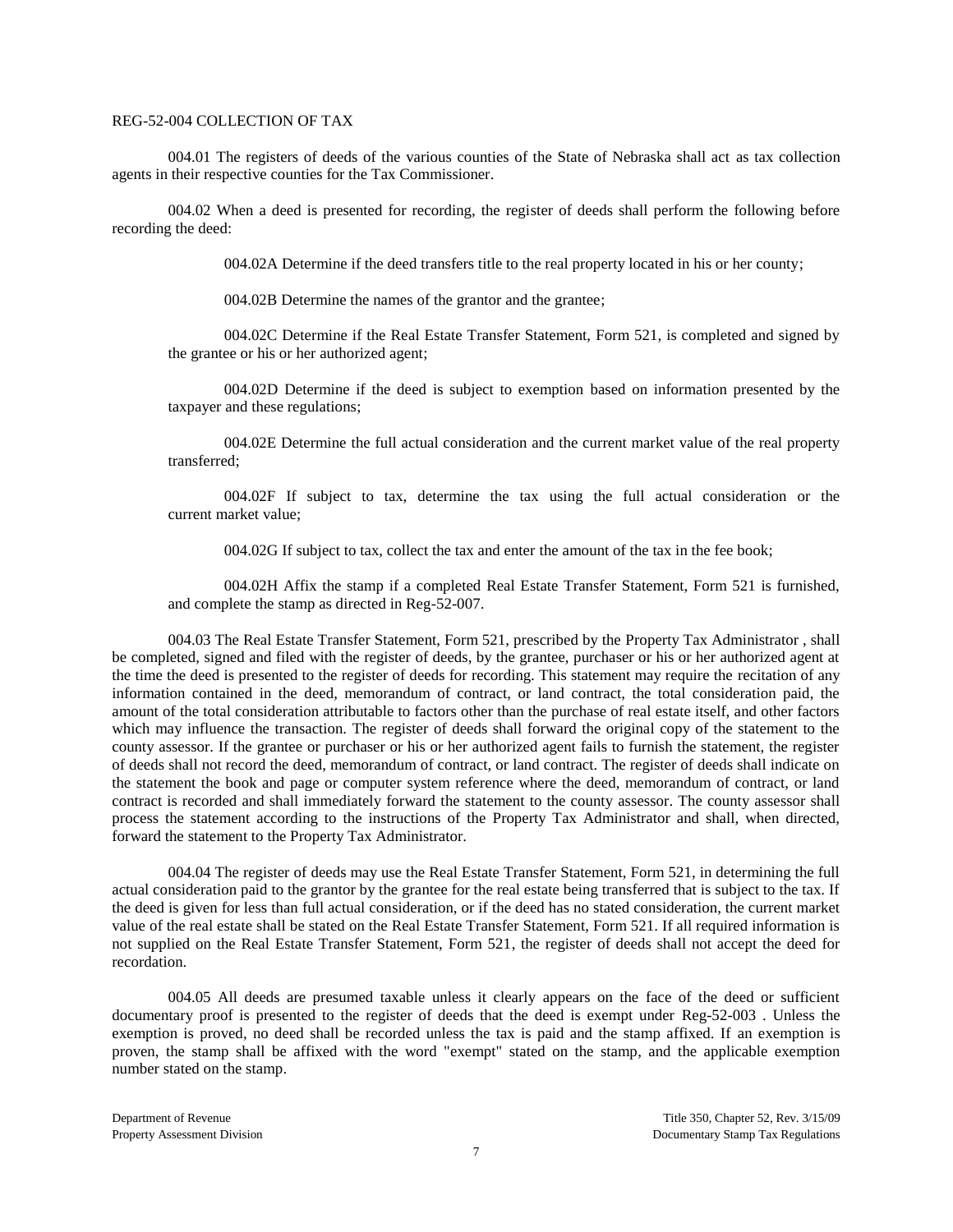004.06When multiple grantors transfer real property, the tax due from each grantor is based upon their respective portion of ownership of the real property.

004.07The liability for the tax is upon the grantor. The tax may be paid by the grantee or any other agent presenting the deed for recordation.

004.08 Any person shall have access to any filed Real Estate Transfer Statement, Form 521, at the office of the county assessor which has been filed on or after January 1, 1995, and which has not been disposed of pursuant to the records retention and disposition schedule as approved by the State Records Administrator.

(Sections 76-214. 76-902, and 76-904 through 76-908, R.R.S. 2003, and sections 76-901 and 76-903, R.S. Supp., 2005.)

### REG-52-005 COMPUTATION OF TAX

005.01 The rate of the tax is two dollars and twenty-five cents for each one thousand dollars of value or fraction thereof.

005.02 The table of value promulgated by the Department of Revenue to assist in determining the tax due shall be used by the register of deeds.

005.03 The register of deeds shall maintain records of the documentary stamp tax collected for purposes of audit for three years.

005.04 The register of deeds is responsible for the money collected for the documentary stamp tax, and this money shall not be commingled with county funds but shall be remitted as required in Reg-52-006.

005.05 The register of deeds shall not accept payment of documentary stamp tax in an amount more or less than that indicated by applying the full actual consideration or current market value, as the case may be, to the table in Reg-52-005.02.

005.06 The register of deeds shall not accept payment of documentary stamp tax before the date of the recording of the deed.

(Sections 76-902, and 76-904 through 76-908, R.R.S. 2003, and sections 76-901 and 76-903, R.S. Supp., 2005.)

#### REG-52-006 REMITTANCE OF TAX

006.01 The register of deeds shall remit, on the Nebraska Documentary Stamp Tax Return, Form 52, the state portion of the tax collected during each calendar month to the Department of Revenue by the fifteenth of the next succeeding month. Copies of all Documentary Stamp Tax Refund Claims, Form 53, shall be included in such remittance if the refund was actually paid during the preceding month.

006.02 From each two dollars and twenty-five cents of tax collected, the register of deeds shall retain fifty cents of the net proceeds of the sale of documentary stamp tax collected to be placed in the county general fund. The remainder of the tax collected is the portion that is to be remitted to the state.

(Sections 76-902, and 76-904 through 76-908, R.R.S. 2003, and sections 76-901 and 76-903, R.S. Supp., 2005.)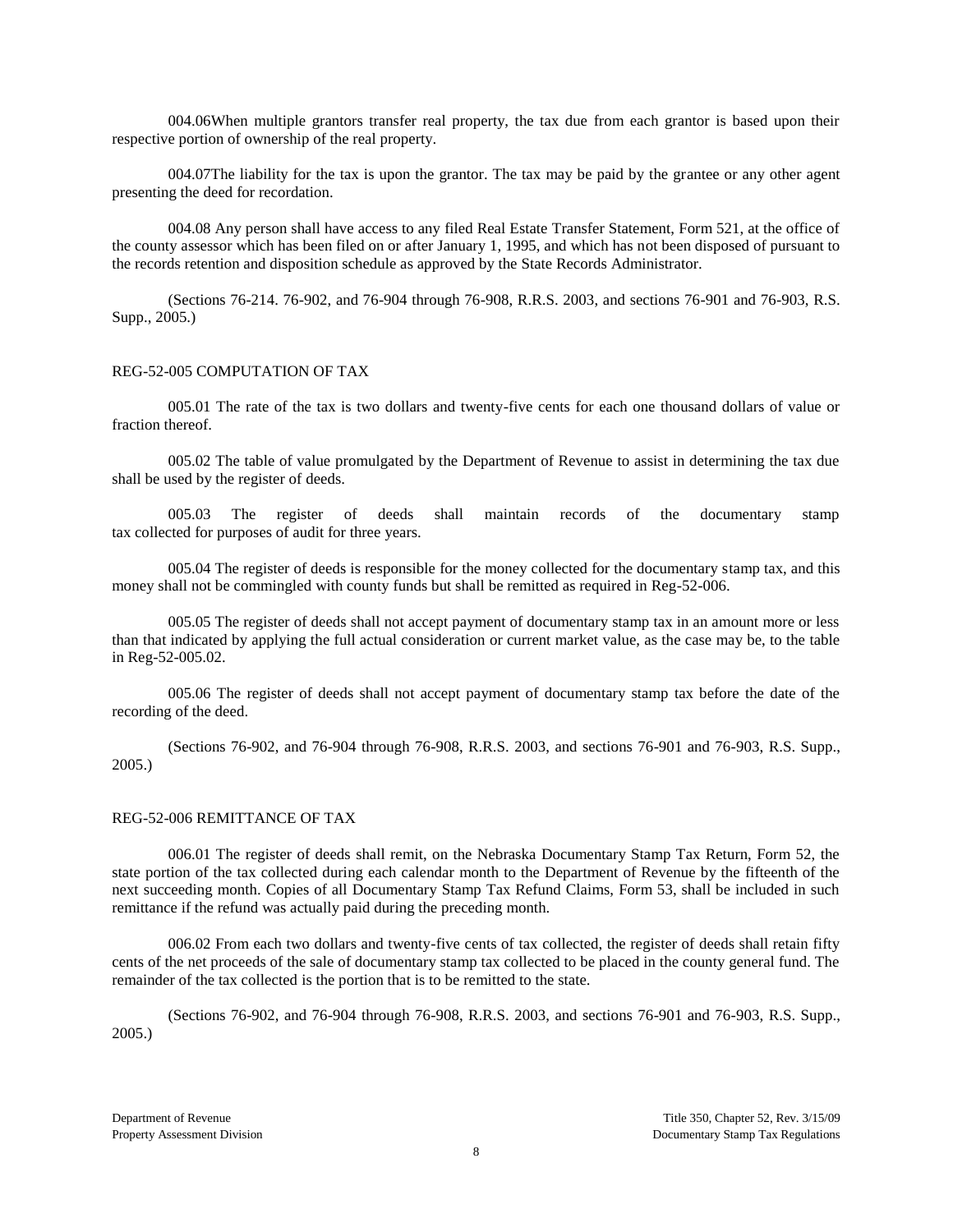## REG-52-007 STAMP

007.01 The Department of Revenue shall provide each register of deeds with a stamping device to imprint the stamp directly on each deed. Only the stamp provided by the Department of Revenue shall be used for purposes of the documentary stamp tax act.

007.02 It is the responsibility of the register of deeds to see that each deed offered for recording is clearly and legibly imprinted with the stamp provided by the Department of Revenue. However, this stamp is not complete until the register of deeds has placed the following information on the stamp:

007.02A The initials of the register of deeds or his or her authorized assistant who actually collected the tax or recognized an exemption and placed the stamp upon the deed;

007.02B The date of recording;

007.02C The amount of tax collected or the word exempt and

007.02D The applicable exemption number, if exempt.

007.03 Cancellation of a stamp shall be considered to have occurred when the stamp is imprinted directly on the deed, completed as required in Reg-52-007.02, and the deed is recorded.

007.04 The register of deeds shall be responsible for affixing the stamp in such a manner and color that is capable of reproduction.

(Sections 76-902, and 76-904 through 76-908, R.R.S. 2003, and sections 76-901 and 76 903, R.S. Supp., 2005.)

## REG-52-008 DEEDS RECORDED IN MORE THAN ONE COUNTY

008.01 Where a deed transfers real property situated in two or more counties, the register of deeds in each county wherein the deed is offered for recording shall ascertain and compute the documentary stamp tax due for the transfer of the real property located within that county and collect the tax. The register of deeds in each county shall affix the stamp as provided in Reg-52-007 and note on the stamp the affixing county.

(Section 76-906, R.R.S. 1943.)

### REG-52-009 EXEMPT PORTIONS

009.01 The transfer by deed of real property from multiple grantors or to multiple grantees, wherein one or more grantor or grantee, as the case may be, is granted an exemption as provided in Reg-52-003, is subject to the tax based upon the proportion of legal title or beneficial interest of the real property transferred by the grantors or to the grantees which are not granted such exemption.

009.02 A transfer of a fractional interest to a grantee not entitled to an exemption is subject to the documentary stamp tax upon that fraction of the value of real property transferred.

009.03 A transfer of a life estate or remainder interest to a grantee not entitled to an exemption is subject to the documentary stamp tax upon that portion of the value of real property transferred. The value of such portion is the present value as determined under the provisions of the Internal Revenue Code and its applicable regulations with respect to life estates or remainder interests. The present value of the life estate or remainder interest is determined under 26 C.F.R. 20.2031-7(1999), or as subsequently revised.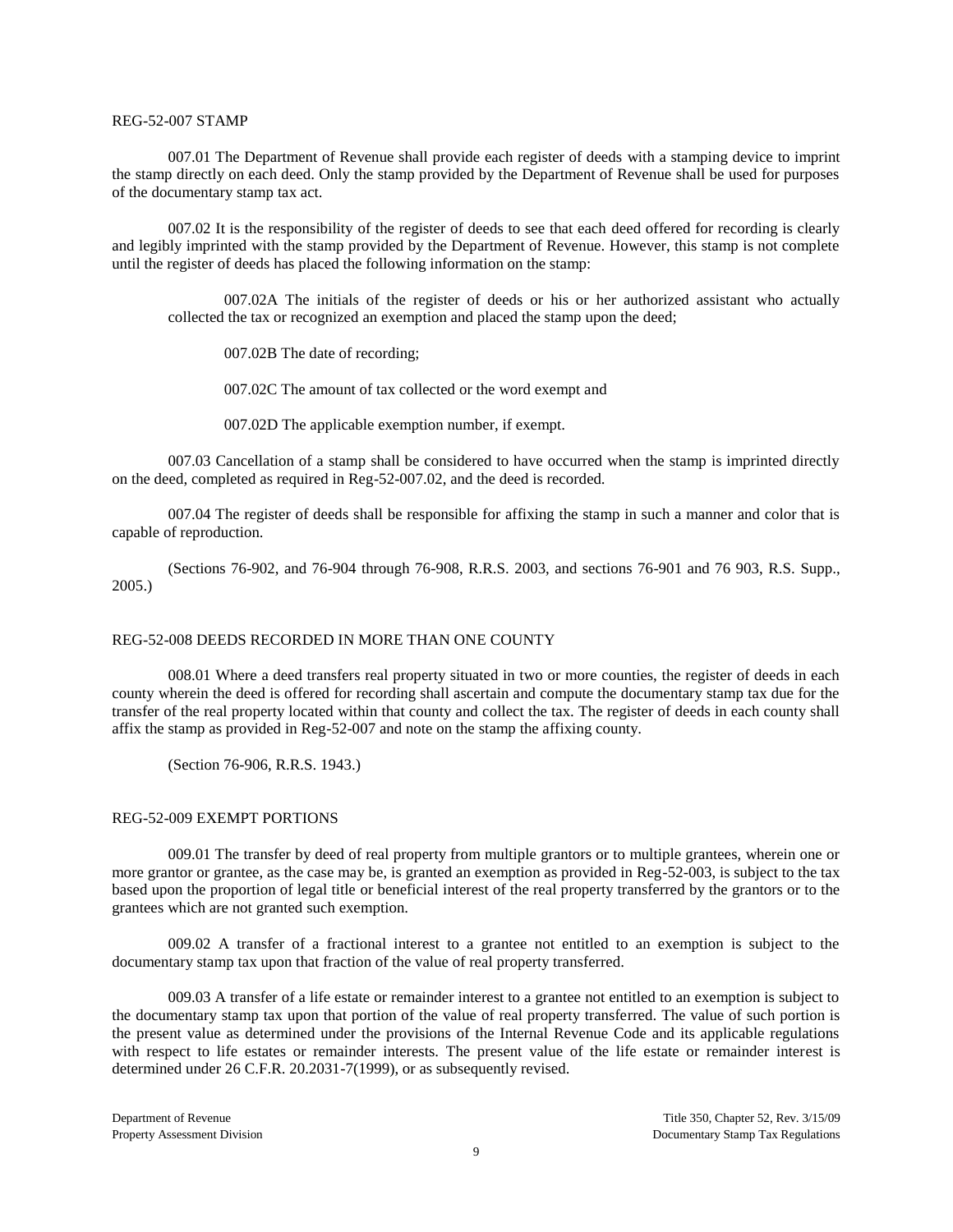(Sections 76-906 through 76-908, R.R.S. 2003, and section 76-901, R.S. Supp., 2005.)

# REG-52-010 DEFICIENCY DOCUMENTARY STAMP TAX PAYMENT

010.01 In the event that the Department of Revenue has reason to believe that an exemption was improperly allowed or that the consideration stated was less than current market value as determined in accordance with these regulations, the Department of Revenue shall investigate the transaction to determine if tax is due. Should the Department of Revenue determine that tax is due, it shall issue a Notice of Deficiency Determination to the grantor. The grantor will be allowed to protest the deficiency determination within thirty days of its issuance. Should the grantor file a protest to the Notice of Deficiency Determination, the Department of Revenue shall hold a hearing under the Administrative Procedures Act to determine the correct tax and collect the same. Should the grantor fail to protest the Notice of Deficiency Determination within thirty days, the Department of Revenue shall immediately proceed to collect the same. When the Department of Revenue has issued a deficiency determination, the register of deeds shall not be permitted a percentage of the proceeds thereafter collected by the Department.

(Section 84-913, R.R.S. 1999, and sections 76-906, 77-369, and 77-375, R.R.S. 2003.)

## REG-52-011 DECLARATORY RULING ON EXEMPTION

011.01 Any grantor that claims to be exempt from the tax pursuant to Reg-52-003 and has been denied such exemption by a register of deeds may, prior to filing the deed, file a written petition with the Department of Revenue for a declaratory hearing on the exemption.

011.01A A hearing will be granted only if the grantor requests the same or the Department of Revenue so requires. If a hearing is not granted, the ruling will be made on the basis of the petition of the grantor and other information available to the Department of Revenue.

011.01B The petition of the grantor shall contain the following information:

011.01B(1) Name and address of grantor,

011.01B(2) Name and address of grantee,

011.01B(3) Legal description of real property,

011.01B(4) County in which the real property is located,

011.01B(5) Brief statement of basis of exemption,

011.01B(6) Brief statement of reason for register of deeds' refusal to grant exemption.

011.01C The Department of Revenue may request additional information whenever it considers the same to be necessary.

011.01D The declaratory ruling when issued shall be binding between the Department of Revenue and the grantor on the facts stated unless the ruling is altered or set aside by a court.

(Sections 76-906, 2003, 84-912, R.R.S. 1999, and section 76-901, R.S. Supp., 2005.

# REG-52-012 REFUND OF DOCUMENTARY STAMP TAX PAID